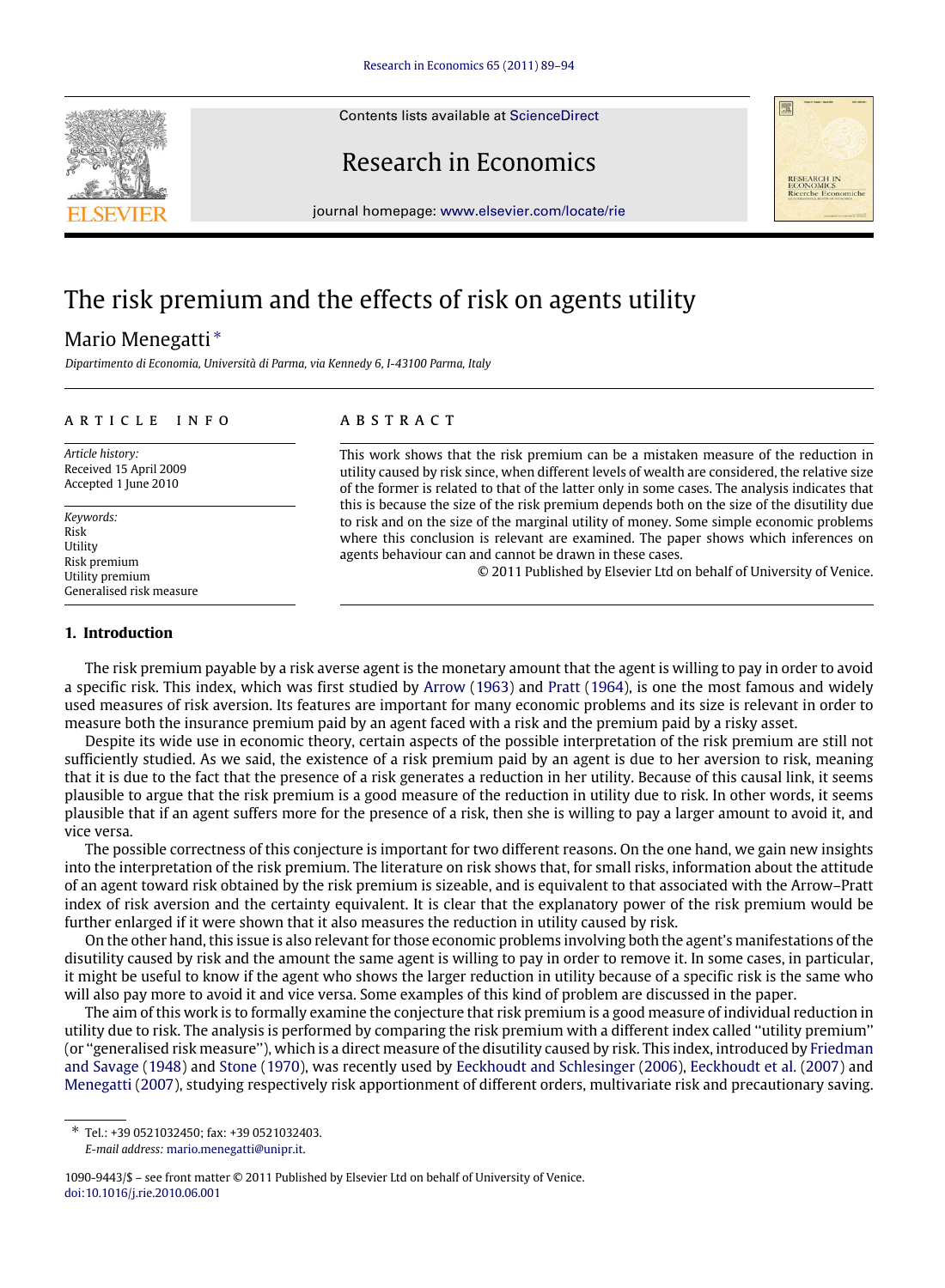It will be shown that the above conjecture, although it is plausible, is mistaken. Indeed, it is possible that, in the general case, an agent does not pay a larger premium to escape a risk when she suffers a larger disutility for it (and vice versa). Only in some specific cases, information about the risk premium allows the inference of correct information about the disutility due to risk (and vice versa). The paper also provides a simple interpretation of these results and discusses some economic problems where these conclusions are relevant.

The paper proceeds as follows. Section [2](#page-1-0) shows the general results of the paper. Section [3](#page--1-7) gives a simple interpretation of these results. Section [4](#page--1-8) presents some applications. Section [5](#page--1-9) concludes.

#### <span id="page-1-0"></span>**2. Definitions and general propositions**

We assume that an agent has a safe monetary wealth w and faces risk *x*, described by a random monetary wealth with known expected value and variance. Given *x* and w, the risk premium  $\pi$  can be defined as

<span id="page-1-1"></span>
$$
E[U(w+x)] = U(w+\bar{x}-\pi)
$$
\n<sup>(1)</sup>

where the function  $U(.)$  (with  $U'(.) > 0$ ) is the agent's utility function and  $\bar{x}$  is the expected value of x. For a risk averse agent  $(U''(.) < 0)$  we have  $\pi > 0$ .

The well known approximation by [Pratt](#page--1-1) [\(1964\)](#page--1-1) showed that, for a small risk,

$$
\pi = -\frac{1}{2} \frac{U''(w+\bar{x})}{U'(w+\bar{x})} \sigma^2 \tag{2}
$$

where  $\sigma^2$  is the variance of *x*.

The reduction in utility due to the presence of a risk (''the disutility due to risk'') can be defined by the difference between the utility obtained when the risk does not exist and when it is present. This value is given by

<span id="page-1-2"></span>
$$
\varphi = U \left( w + \bar{x} \right) - E \left[ U \left( w + x \right) \right]. \tag{3}
$$

For a risk averse agent  $(U''(.) < 0)$  we have  $\varphi > 0$ .

The index  $\varphi$ , called the utility premium (or the generalised risk measure) is a measure of risk aversion first introduced by [Friedman](#page--1-2) [and](#page--1-2) [Savage](#page--1-2) [\(1948\)](#page--1-2). [Stone](#page--1-3) [\(1970\)](#page--1-3) showed that, for small risks, we have

$$
\varphi = -\frac{1}{2}U''(w+\bar{x})\,\sigma^2.\tag{4}
$$

It is important to note that a von Neumann–Morgenstern utility function is unique up to a positive affine transformation, while the utility premium is not invariant in this kind of transformation. This implies that the comparison of  $\varphi$  among agents can only be made under the assumption that their utility function is the same. This assumption will be introduced into all the comparisons between agents in the following analysis. On this point, see also the discussion in Section [5.](#page--1-9)

Given the above definitions, some general results can be obtained.

**Proposition 1.** Consider a given utility U(.) and a varying expected total wealth  $y = w + \bar{x}$ . The following relations apply:

*if*  $\pi$  (*y*) *is decreasing in y then*  $\varphi$  (*y*) *is decreasing in y but not vice versa*;

*if*  $\varphi$ (*y*) *is increasing in y then*  $\pi$  (*y*) *is increasing in y but not vice versa.* 

**Proof.** By using [\(1\)](#page-1-1) and [\(3\)](#page-1-2) together we get  $\varphi = U(y) - U(y - \pi)$ . This result implies that  $\frac{d\varphi}{dy} = U'(y) - U'(y - \pi) +$ *U'*  $(y - \pi) \frac{d\pi}{dy}$ . Since *U''* < 0, the value of *U'*(*y*) – *U'*  $(y - \pi)$  is negative. This, together with the assumption *U'* > 0, implies that the previous equation can be written as  $\frac{d\varphi}{dy} = A(y, \pi) + B(y, \pi) \frac{d\pi}{dy}$  where  $A(y, \pi) < 0$  and  $B(y, \pi) > 0$ . The relationship between the signs of  $\frac{d\varphi}{dy}$  and  $\frac{d\pi}{dy}$  shown by this equation proves the statements in the proposition.

### *Implications*

- (1) Consider an agent facing a given risk  $x$  and having, in two cases, two different levels of safe wealth  $w_1$  and  $w_2$ . In this framework:
	- (a) In general, it is possible that the agent pays the larger risk premium when she suffers the smaller disutility, and vice versa.
	- (b) If the agent is willing to pay a larger risk premium to escape a risk when her safe wealth decreases, then she also exhibits a larger disutility due to the risk.
	- (c) If the agent exhibits a larger disutility due to a risk when her safe wealth increases, then she is also willing to pay a larger risk premium to escape the risk.

The same conclusions are correct if we consider two agents who face the same risk *x* and have the same utility function  $U(.)$  but different levels of safe wealth  $w_1$  and  $w_2$ .

(2) Consider an agent facing different risks *x*<sup>1</sup> and *x*<sup>2</sup> (exhibiting different expected values and variances). It is possible that the agent pays the larger risk premium for the risk generating the smaller disutility.